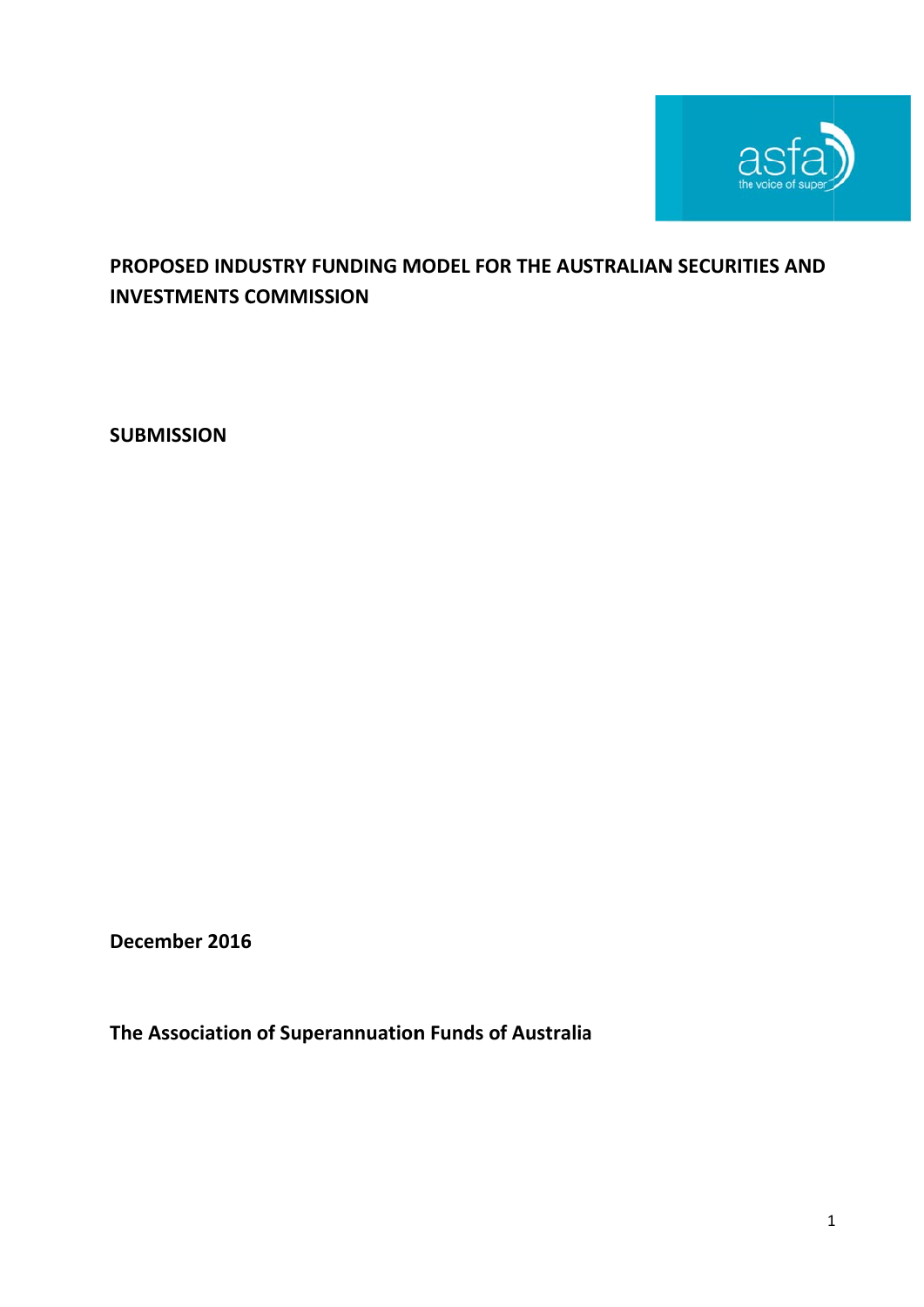# **Introduction**

ASFA considers that ASIC has a crucial role as a conduct and disclosure regulator in maintaining confidence in superannuation and the financial system more broadly.

In principle, ASFA supports the adequate and appropriate funding of ASIC. Further, ASFA considers that all regulated entities should contribute to that funding. This outcome is, in ASFA's view, far more equitable and appropriate than funding ASIC solely from consolidated revenue.

The introduction of an industry funding model for ASIC has the potential to change significantly the character of ASIC's dealings with its regulated entities. Importantly, it also represents an opportunity to provide industry with greater insight into ASIC's activities and to provide genuine transparency and accountability regarding the manner in which ASIC's funding is utilised. Both are necessary in order for industry to have confidence that ASIC is functioning well as a regulator.

ASFA has, however, a number of concerns with the industry funding model put forward in the Australian Treasury's proposal paper: *Proposed Industry Funding Model for the Australian Securities and Investments Commission* (the Proposals Paper). Many of these concerns are similar to those that ASFA raised in its response to Treasury's initial consultation paper on the industry funding model (the *2015 Consultation Paper*), which Treasury released in August 2015. ASFA's main concerns are:

- The proposed industry funding model would impose a high cost burden on the APRA‐regulated superannuation industry.
- Some of ASIC's regulatory activities that are to be cost-recovered from industry cannot be directly attributed to identifiable industry recipients. These activities should be funded from consolidated revenue rather than from industry.
- ASIC needs to improve its transparency and accountability these are critical features of any industry funding model. Although there are a number of mechanisms in place (or in train) that should improve ASIC's accountability and transparency, some of these need to be strengthened.
- ASIC needs to improve its transparency and accountability regarding enforcement, particularly given ASIC's relatively heavy reliance on enforcement as a regulatory tool. ASIC should have to demonstrate that its mix of regulatory tools is appropriate.
- ASIC needs to improve the efficiency of its regulatory effort by cooperation with other regulators to exploit regulatory synergies and minimising the impact of regulation on the regulated population.

This submission addresses ASFA's general concerns with the proposed the industry funding model, and responds to the specific questions in the Proposals Paper (at Appendix 1). ASFA's comments largely relate to superannuation trustees, which is a sub‐sector of ASIC's sector category: *Investment management, superannuation and related services*. However, many of these issues are relevant to ASIC's broader regulated population.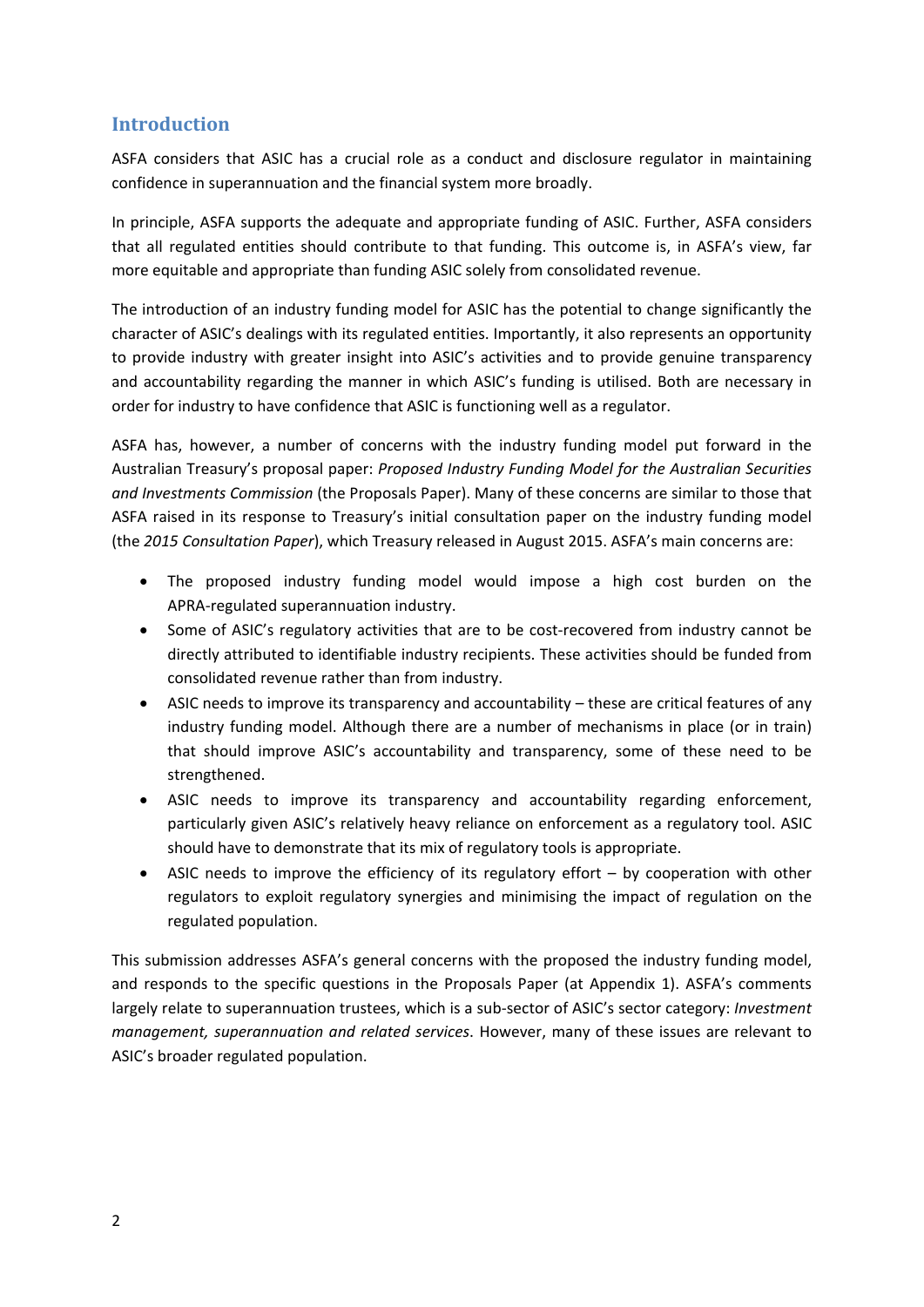# **Main concerns with the revised industry funding model**

## *1. High cost burden on the APRA‐regulated superannuation industry*

The APRA‐regulated superannuation industry makes a substantial contribution to the cost of its regulation. For the 2016‐17 fiscal year, the Government expects that levies paid by the superannuation industry will include \$30.5 million to fund APRA's regulatory activities and a further \$24.5 million to fund ASIC's activities (currently collected by APRA, then allocated to ASIC).<sup>1</sup>

With respect to current industry funding for ASIC's activities, expected levies for 2016-17 (\$24.5 million) are almost 250% higher than for 2015-16 (\$10.2 million).<sup>2</sup> Some of this increase reflects cost-recovery of non-ongoing programmes, so does not represent an increase in baseline levies (which is what matters for comparing the levies under the proposed industry funding model). $3$ However, it is not possible to determine exactly the 2016‐17 baseline levies from the APRA‐regulated superannuation industry from the *Financial Industry Levies* publication (lack of data transparency is a broader issue, which is addressed in detail later in this submission).

That said, the available data suggests that the proposed industry funding model would lead to a significant increase in baseline levies from the APRA-regulated superannuation industry. For the 2015‐16 fiscal year, ASFA has calculated that baseline levies for ASIC from the superannuation industry were \$3.6 million.<sup>4</sup> Under the proposed industry funding model, annual levies from the superannuation industry would be around \$8.5 million (based on the cost allocation for 2016‐17 in the Proposals Paper). This is an increase of around 135 per cent.<sup>5</sup>

In addition to levies, superannuation trustees would be subject to fees for user-initiated services – though the Proposals Paper notes that the Government will delay implementation of a new fee-for-service framework. In principle, ASFA supports fees for ASIC's demand-driven services, such as processing a licence, provided that fees reflect the efficient allocation of effort to provide services. As ASFA noted in its response to the *2015 Consultation Paper*, that Paper did not provide sufficient detail to enable industry to assess properly the proposed fee-for-service framework or to provide suggestions for modifications or improvements to the methodology. Other stakeholders expressed similar concerns. ASIC should produce a revised fee-for-service framework only after it has accumulated the required data to generate informed estimates of the costs of services.

# *2. Scope of the industry funding model has increased*

ASFA notes that the scope of the proposed industry funding model has widened compared with that proposed in the *2015 Consultation Paper*. In the revised model, ASIC levies its regulated population to recover the cost of all of its regulatory activities, except for the costs of ASIC's registry business

<sup>&</sup>lt;sup>1</sup> Australian Government 2016, Financial Industry: Levies for 2016-17, page 10.<br><sup>2</sup> The Treasury and the Australian Prudential Regulation Authority 2015, Financial Industry: Levies for 2015-16, page 10.

The increase for 2016-17 reflects, in part, Government decisions to increase funding for the Superannuation Complaints Tribunal (SCT) and to modernise ASIC's data management, surveillance and enforcement capabilities. Improving ASIC's capabilities is a four-year programme, which is scheduled to end in 2019-20.<br><sup>4</sup> This excludes levies to fund the Superannuation Complaints Tribunal (The Treasury and the Australian

Prudential Regulation Authority 2015, *Financial Industry: Levies for <sup>2015</sup>‐16*, page 7). <sup>5</sup> This assumes that the baseline funding for <sup>2016</sup>‐<sup>17</sup> is \$3.6 million.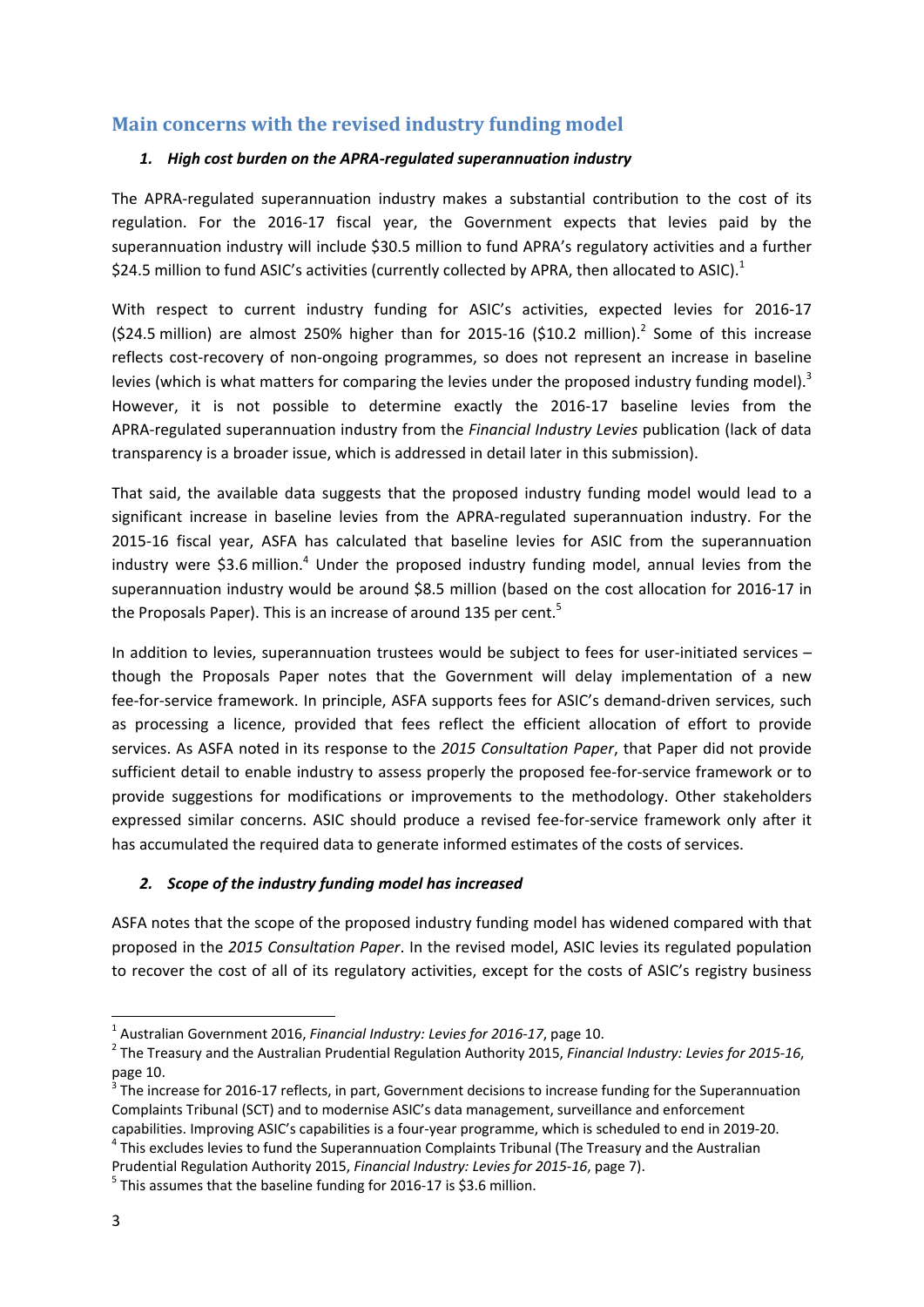and litigation costs for criminal matters that ASIC refers to the Commonwealth Director of Public Prosecutions.

It is ASFA's view that, as a general principle, where the cost of activities undertaken by ASIC cannot be directly attributed to identifiable industry recipients, those costs should be funded from consolidated revenue. ASFA does not consider it appropriate that ASIC's regulated entities should bear the cost of activities that substantially benefit non-regulated entities. This approach is consistent the Government's framework for cost-recovery.<sup>6</sup>

ASFA notes that the *2015 Consultation Paper* excluded a number of ASIC's activities from the industry funding model on this basis. The Consultation Paper stated that such activities should be funded from consolidated revenue. Although ASFA suggested that administration of ASIC's Unclaimed Money programme should be funded via industry levies (to be consistent with the funding arrangements for the ATO's equivalent programme),<sup>7</sup> ASFA agreed that the other listed activities should be excluded. In addition, ASFA considers that there are other ASIC activities that should not be cost-recovered from industry. This is addressed in more detail in Appendix 1 (Question 1).

## *3. Transparency and accountability still a concern*

Transparency and accountability are, in ASFA's view, critical features of any industry funding model. A robust accountability and transparency framework will be required in order to give ASIC's regulated population confidence that levies are being set and spent appropriately. ASFA has long-held concerns regarding the lack of transparency and accountability around the process by which supervisory levies are determined, allocated among regulatory agencies and utilised by those agencies.

## *Need for mechanisms to improve ASIC's transparency and accountability*

There are a number of mechanisms in place (or in train) that should lead to greater accountability and transparency, and should lead to more efficient regulation and a more equitable distribution of the cost of regulation among ASIC's regulated population. However, ASFA considers that some of these mechanisms need to be strengthened.

The recent Capability Review of ASIC noted that ASIC's transparency and accountability needed to improve. As such, the Review made a number of recommendations that, if implemented, would be expected to enhance ASIC's transparency and accountability (the Review includes recommendations for ASIC and for Government). The key recommendations in the context of the industry funding model include improvements to ASIC's strategy-setting process (which helps ASIC to determine where it should focus its regulatory effort), better communication of ASIC's strategy to ASIC's

<sup>&</sup>lt;sup>6</sup> Australian Government 2015, *Australian Government Charging Framework*.<br><sup>7</sup> A separate programme for administration of unclaimed superannuation money is administered by the Australian Taxation Office (ATO), and has historically been partially cost recovered from the APRA‐regulated superannuation sector via an allocation to the ATO from the APRA supervisory levy. In the May 2015 Commonwealth Budget, the Government moved toward adopting full cost recovery of the ATO's administration of the unclaimed superannuation regime, and this is reflected in the APRA supervisory levy for 2015‐16. As a result, APRA‐regulated superannuation funds now fully fund regulatory activities in relation to the unclaimed superannuation programme.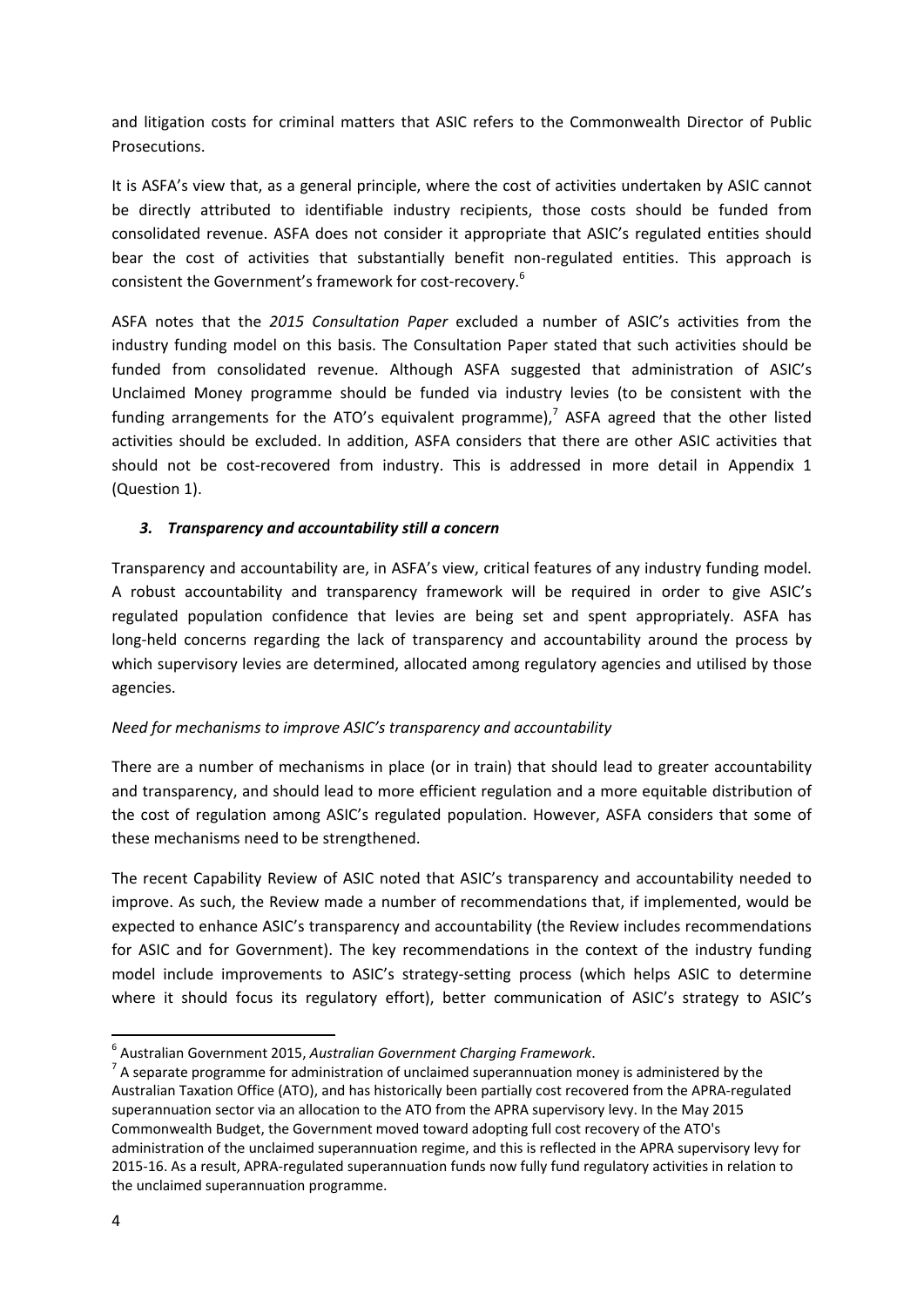regulated population and more transparent reporting of ASIC's regulatory performance. ASFA acknowledges that ASIC has developed a plan for implementing the Review's recommendations.<sup>8</sup>

The extent to which ASIC successfully implements the Review's recommendations is likely to have a significant bearing on whether the industry funding model produces equitable outcomes for ASIC's regulated population. As such, ASFA considers that Government should review, after an appropriate period, whether ASIC has implemented the Review's recommendations and the degree to which the changes have improved ASIC's transparency and accountability.

Established Government processes provide another check on ASIC's transparency and accountability. ASFA notes that Government oversight mechanisms for Commonwealth entities have been improved, and that this will be source of increased scrutiny of ASIC's performance. This includes the Government's Budget process, but also the broader accountability mechanisms in the performance framework for Commonwealth entities (overseen by the Department of Finance).<sup>9</sup> With respect to the Budget, ASFA notes that it is intended that ASIC's regulatory activities would continue to be funded through direct appropriation from the Commonwealth Budget, with the appropriation to be offset by levies and fees charged to industry.

ASIC also has set self-assessment indicators, as required by the Government's Regulator Performance Framework. ASFA supports the objective of the framework – to encourage regulators to undertake their functions in a way that minimises the impact on regulated entities. ASFA considers, however, that ASIC's performance metrics need refinement, and has provided feedback to ASIC is this regard. This issue is addressed in more detail Section 4.

## *Need to justify enforcement focus*

ASFA considers that it is crucial that ASIC improve its transparency and accountability regarding enforcement, particularly given ASIC's relatively heavy reliance on enforcement as a regulatory tool.

The ASIC Capability Review did not make any specific recommendations about ASIC's enforcement focus, but did note that ASIC's resource allocation to enforcement far exceeds that of peer regulators, and stated that a better‐balanced approach emphasising the full scope and use of ASIC's regulatory toolkit would be more appropriate.<sup>10</sup> Consistent with the Capability Review, the Proposals Paper shows that ASIC has a relatively heavy reliance on enforcement. According to the Proposals Paper, enforcement is expected to account for around 50% of costs in 2016‐17.

ASIC's strong enforcement focus magnifies the problems of cross-subsidisation of enforcement activities. ASIC's enforcement activities involve ASIC ensuring compliance with the law in specific instances – that is, ensuring that regulated entities undertake prescribed conduct and/or cease prohibited conduct. However, under the proposed industry funding model all regulated entities would bear the cost of enforcement activities.

<sup>&</sup>lt;sup>8</sup> ASIC 2016, *ASIC Capability Review – ASIC's Implementation <i>Plan*.<br><sup>9</sup> The framework incorporates enhanced reporting requirements for entities against performance criteria, and

assessment of regulatory efficiency (i.e. achievement of regulatory objectives at least cost).<br><sup>10</sup> Australian Government 2015, Fit for Future: A Capability Review of the Australian Securities and Investments *Commission*, December, page 11.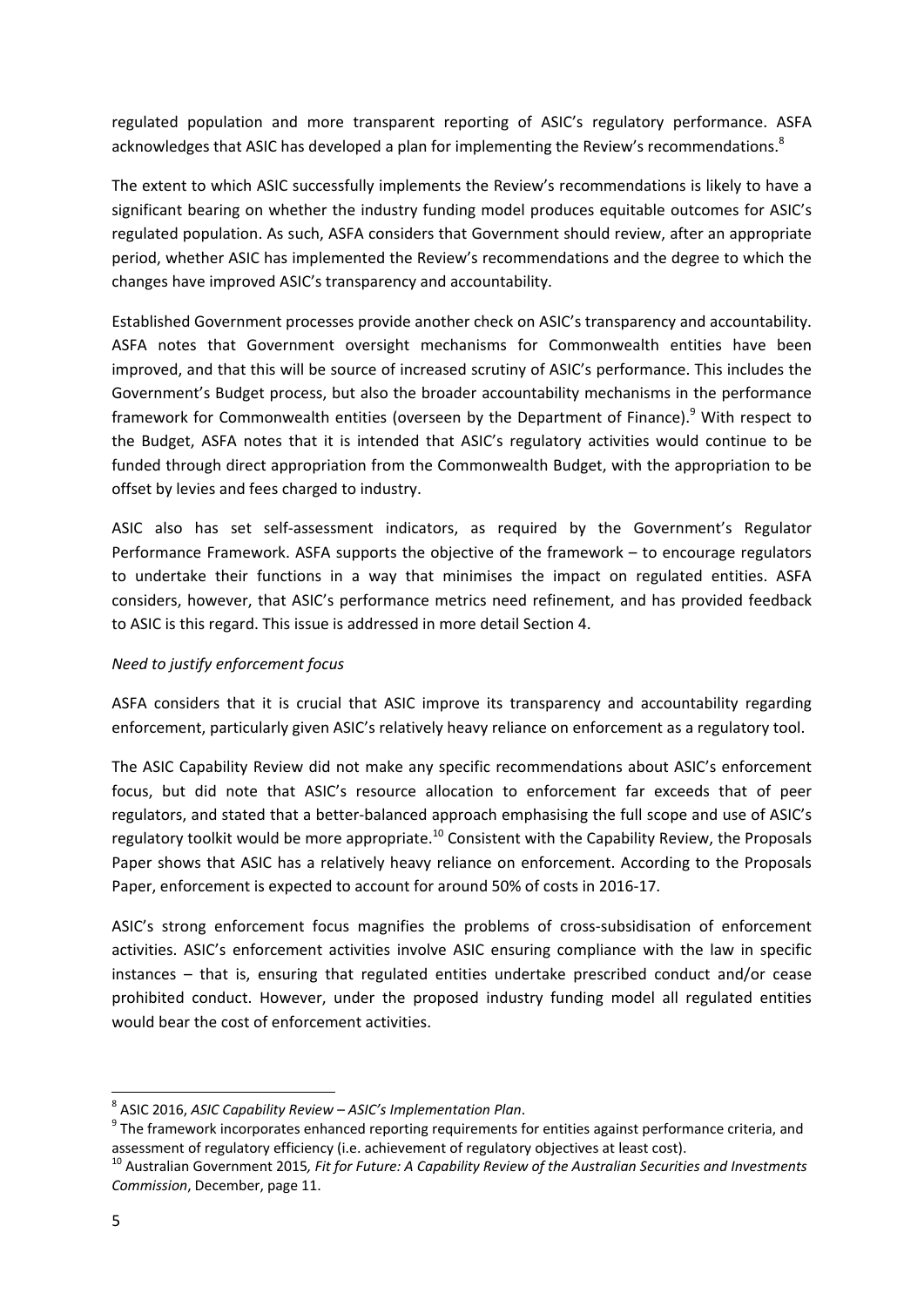Indeed, because of this cross‐subsidisation, it would be more equitable to fund enforcement activities (and discretionary surveillance activities) from consolidated revenue rather than from industry levies. That said, ASFA does acknowledge that ASIC's enforcement activities may have broader benefits. In particular, it may lead to important behavioural change at an entity‐specific level and across sectors/sub‐sectors.

If enforcement is to be cost-recovered, ASFA considers that it is crucial that ASIC improve its transparency and accountability regarding enforcement. Given the Capability Review's findings about ASIC's strong enforcement focus, ASIC should have to demonstrate that its mix of regulatory tools is appropriate and is achieving ASIC's regulatory objectives at least cost. This could form part of ASIC's broader performance reporting requirements via the Commonwealth's revised performance framework.

ASIC also needs to be more transparent and accountable regarding its cooperation with other regulators on enforcement. As is discussed in Section 4, regulators should look to exploit regulatory synergies. This would help reduce duplication of regulatory effort among regulators. In this regard, ASFA members have indicated that they are observing an increasing overlap between ASIC and APRA on enforcement activity. It is unclear what steps, if any, regulators have taken to reduce any potential duplication. Again, ASIC could demonstrate its enforcement cooperation as part of the broader performance reporting requirements.

ASFA understands that, under the proposed model, the proceeds of ASIC's enforcement activities would be paid into consolidated revenue (and thus not provide ASIC with a direct revenue source). ASFA considers that this is an important safeguard to ensure that the regulatory model does not provide incentives for an excessively prosecutorial culture to develop.

#### *Need for more complete public data on regulatory effort*

In order to instil confidence in an industry funding model, all industry participants must have evidence that the funding burden is shared in a manner that appropriately reflects the level of regulatory intensity applicable to different types of participants or activities.

For ASIC's regulated population, determining whether the industry funding model allocates regulatory effort (and the associated costs) appropriately depends on the type and quality of the data that ASIC publishes. Although the data in the revised industry funding model is more detailed than in the previous version of the model (in the *2015 Consultation Paper*), the data is still not sufficient for industry to make an informed judgement about whether the allocation of regulatory effort and costs is appropriate.

ASIC provided a cost breakdown at the sector level in the Proposals Paper (which was lacking in the *2015 Consultation Paper*), but has not provided the same breakdown for the sub‐sectors (including for superannuation trustees in the *Investment management, superannuation and related services* sector). Therefore, it is still difficult to make a judgement whether the relative allocation of regulatory effort among sub-sectors is appropriate (and whether the relative allocation of levies is appropriate).

It is also not clear whether ASIC has the relevant sub‐sector level data. Measurement of actual regulatory effort undertaken with respect to sub‐sectors requires detailed data on workflows for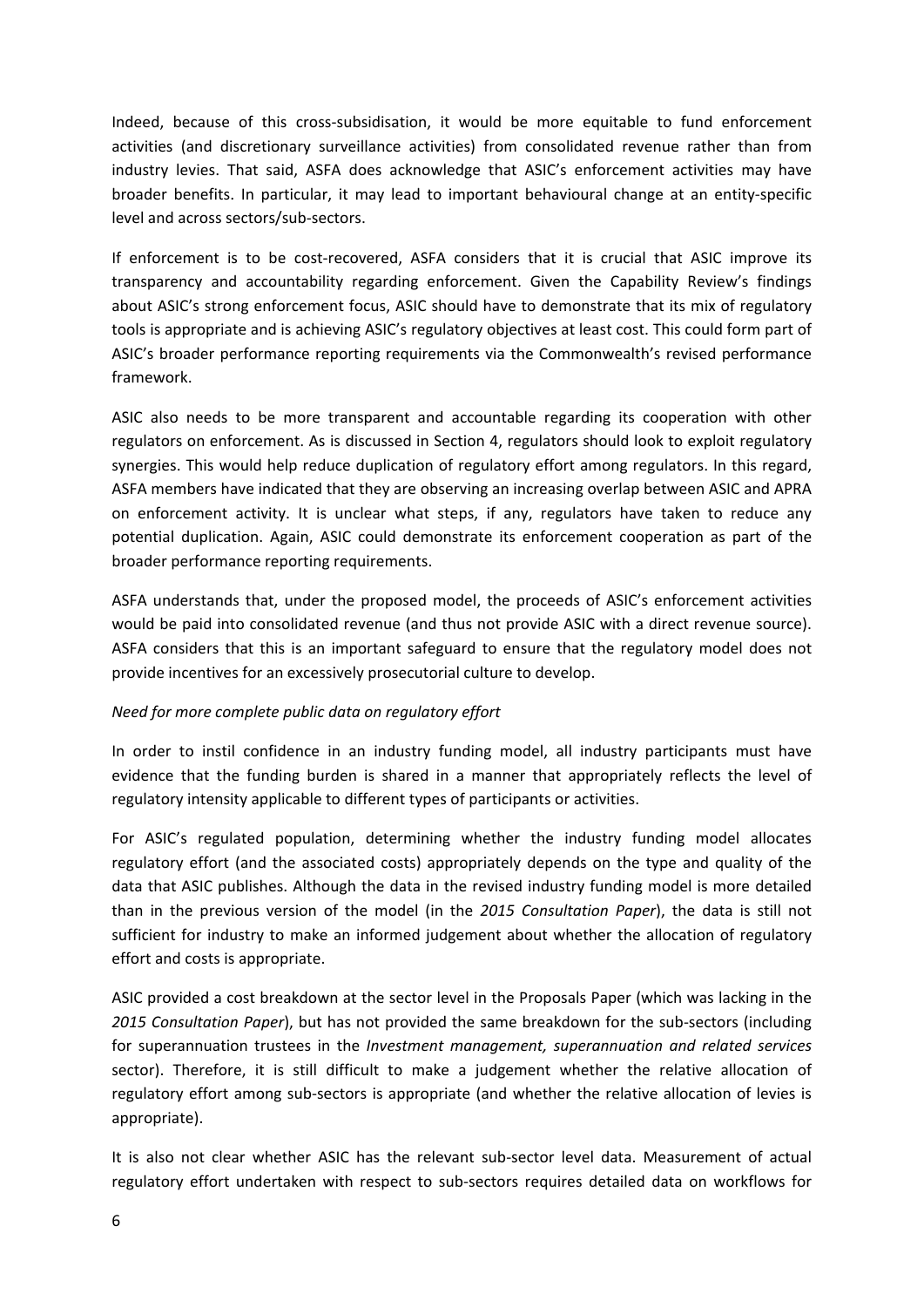those sub‐sectors. By its own admission, ASIC's workflow data needs improvement. To rectify this, ASIC recently commenced a three‐year programme to improve data on the regulatory effort it applies to various sub‐sectors (and the types of expenses related to those efforts).

ASIC's data quality has broader implications for transparency. As noted above, ASIC's strategy‐setting process involves decisions about major strategic regulatory priorities, which informs ASIC's allocation of regulatory effort to sectors/sub-sectors and its allocation of resources.

Without detailed sub-sector data, however, this process can lead to a sub-optimal allocation of regulatory effort (and resources). Without detailed sub‐sector data, it would be difficult for ASIC to determine if its required resource allocation is consistent with its actual allocation, and thus whether its actual allocation of regulatory effort is consistent with its required allocation of regulatory effort – as reflected in ASIC's strategic regulatory priorities.

More complete sub‐sector data on the allocation of regulatory effort and resources would provide the regulated population with greater confidence that the allocation of costs among ASIC's regulated population is appropriate.

# *4. Efficiency of regulation needs to improve*

In a cost-recovery model of regulation, the regulated population reasonably expects that the regulator is functioning in the most efficient manner – that is, the regulator is achieving its regulatory objectives at least cost.

## *Need to build expertise on superannuation*

ASFA has some concerns about ASIC's lack of experience with respect to superannuation and the implications for the efficiency of ASIC's regulatory effort. The superannuation industry has a myriad of complex structures and products – a one‐size regulatory approach is not appropriate – and ASIC has few staff on the ground with extensive superannuation knowledge and experience. This may limit the effectiveness of consultation, supervision and enforcement. Indeed, there have been instances in the past five years where a lack of detailed knowledge of the superannuation and funds management industries have had an impact on ASIC's ability to develop effective and cost-efficient guidance.

## *Need to acknowledge synergies in regulation*

Within the proposed industry funding model, it is not clear whether allocations of regulatory cost take into account the extent to which some sectors or sub-sectors are already subject to primary regulation by another regulator, and the resultant regulatory synergies. A regulator's supervisory efforts would be expected to change an entities' behaviour beyond the direct area of supervision – which would reduce the required regulatory effort by other regulators.

The 'superannuation trustee' sub‐sector of the *Investment management, superannuation and related services* sector is already subject to full prudential supervision by APRA, for which it incurs substantial levies (excluding cost recoveries for ASIC and other agencies, APRA is budgeted to collect levies of \$30.5 million from the pooled superannuation sector in 2016‐17).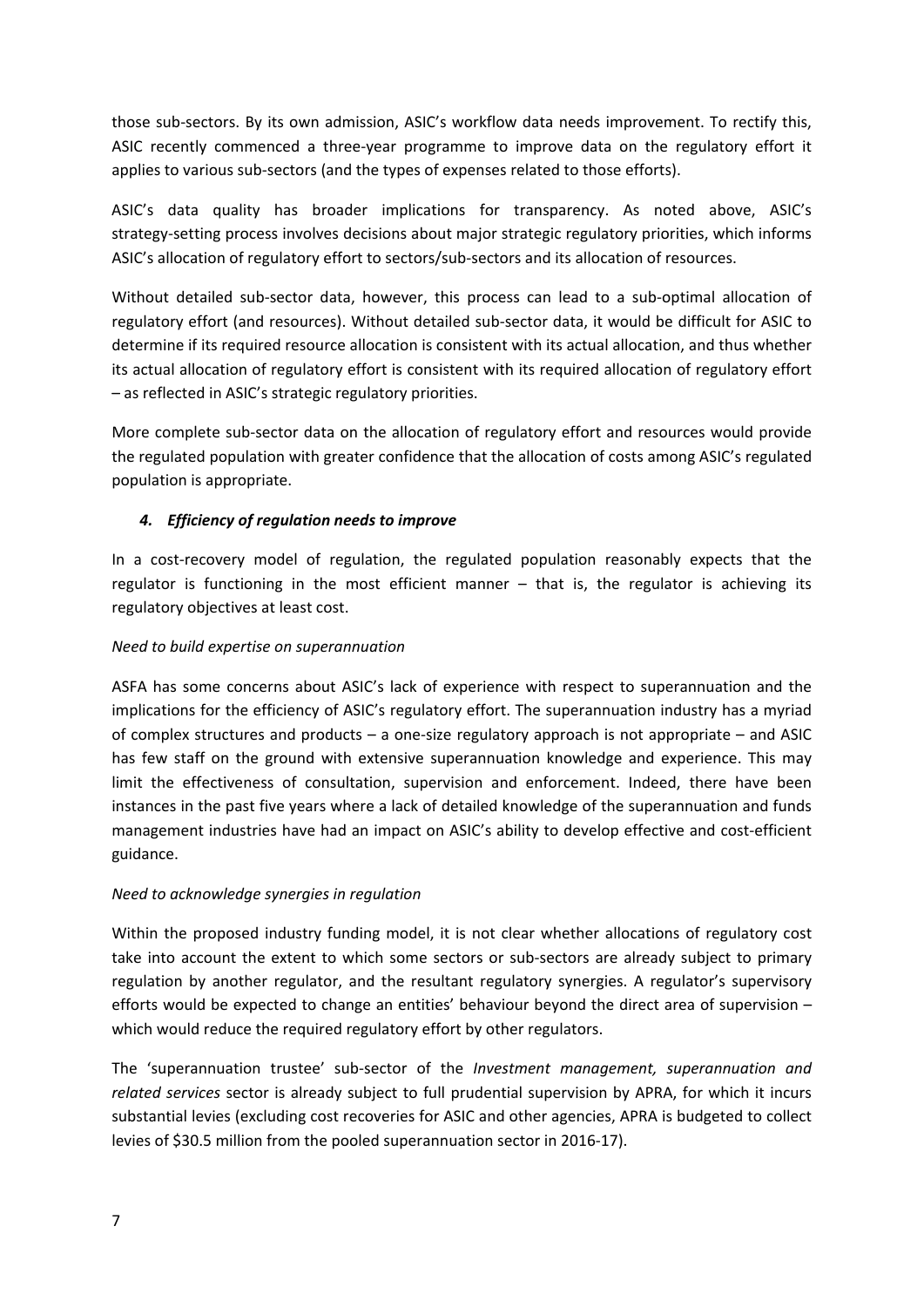APRA's supervision of superannuation trustees includes enforcement of prudential standards that govern trustees' conduct across a wide range of areas. In contrast, ASIC's direct regulatory and supervisory responsibilities in respect of the APRA-regulated superannuation sector is effectively limited to matters and conduct related to the 'issue' of interests in superannuation funds and to disclosure<sup>11</sup>

Compliance with APRA's prudential standards has required superannuation trustees to implement robust compliance and risk frameworks. It also has led to a general improvement in standards of behaviour and professionalism which extends across trustees' entire business operations, including into areas which fall within ASIC's supervision.

Although ASIC applies a conduct‐focussed lens, as opposed to APRA's prudential approach, it cannot be denied that synergies exist and that regulatory efficiencies arise due to the prudential supervision applied to superannuation trustees. In this regard, the ASIC Capability Review noted that ASIC should consider whether regulatory outcomes could be achieved by using existing regulation administered by another regulator, or other collaborative arrangements in order to ensure an integrated regulatory framework and reduce costs for regulated entities.<sup>12</sup>

Ultimately, greater recognition of synergies would allow Australian regulators to allocate their resources to where they are most needed, and would lead to a more efficient regulatory environment.

## *Need to better account for impact of regulation*

In a cost‐recovery model of regulation, the regulated population reasonably expects that the regulator is functioning in a way that minimises the impact on the regulated population. This is the main objective of the Government's Regulator Performance Framework – which requires regulators to develop outcomes‐based key performance indicators and to implement a process for annual externally‐validated self‐assessment. As noted in Section 3, ASIC also has set its indicators.

ASFA supports the objective of this process, but considers that ASIC's proposed performance metrics need refinement to provide a more useful gauge of regulatory impact.<sup>13</sup>

In ASFA's view, any assessment of ASIC's performance needs to better capture how well ASIC balances the intended benefits of new regulatory measures against the costs to industry. This is crucial given that despite the Government's emphasis on minimising or reducing red tape, ASFA members report that their compliance burden continues to rise.

Further, indicators should better account for the time needed for industry to implement new regulatory requirements, and the need for all stakeholders to have sufficient clarity around the interpretation and operation of those requirements before commencing implementation. With respect to ASIC's recent regulatory initiatives, ASFA members specifically raised the example of changes to fee and cost disclosure.

 $11$  To the extent that superannuation trustees provide advice under an AFS licence, they will be levied

separately under the proposed arrangements as 'financial advice providers'.<br><sup>12</sup> Australian Government 2015, Fit for Future: A Capability Review of the Australian Securities and Investments *Commission*, December, page 160. <sup>13</sup> ASFA 2016, *Regulator Performance Framework – external validation of self‐assessment.*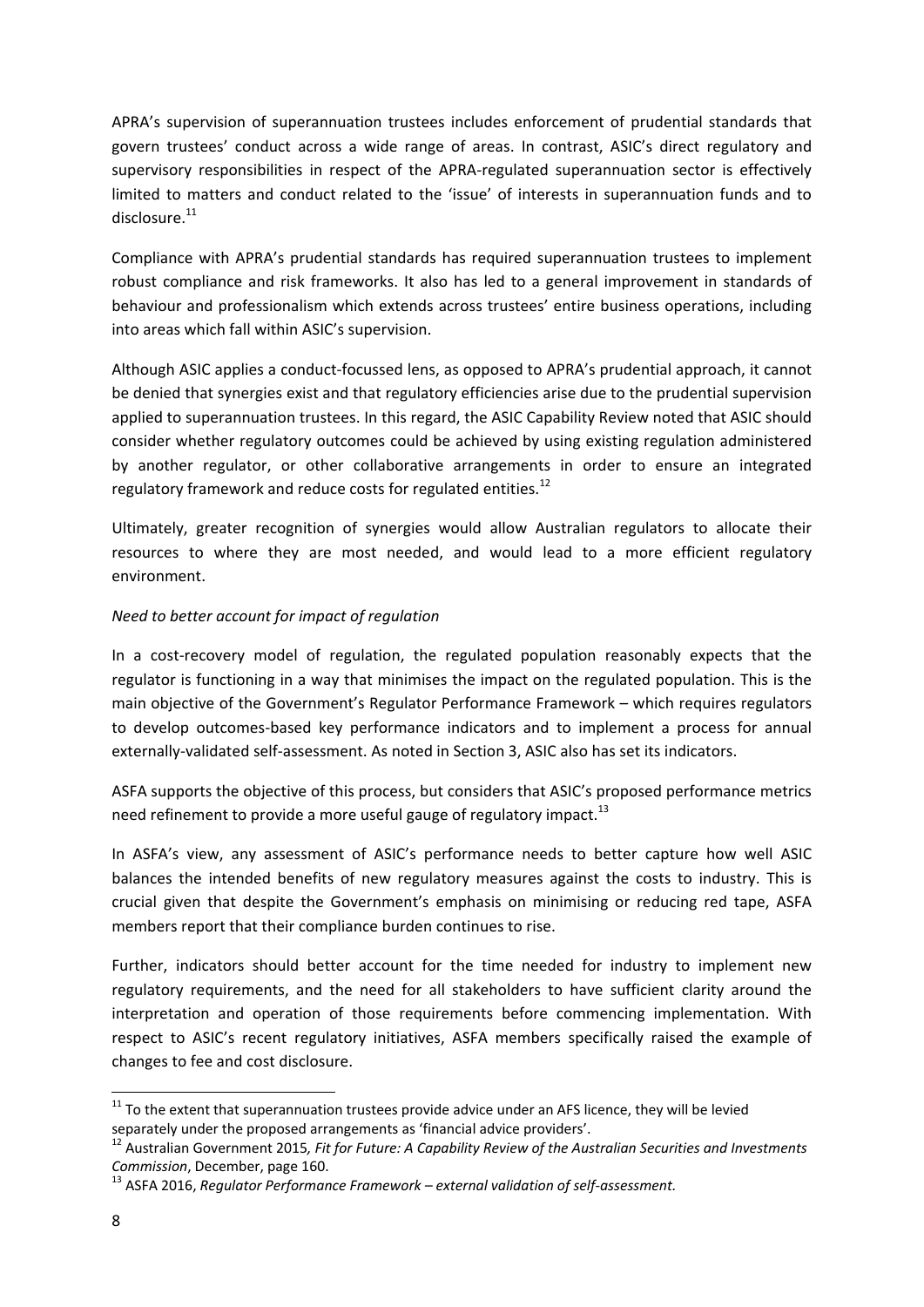# **Appendix 1: Responses to specific consultation questions**

**Q1 Do you agree with the proposal that all of ASIC's regulatory costs should be included in the industry funding model, excluding ASIC's registry costs and criminal prosecutions incurred by the DPP? If not, please describe your preferred approach and reasons for it.**

## **ASFA response:**

ASFA considers that a range of ASIC's regulatory activities do not relate to industry activity. ASFA considers that the cost of these activities should not be funded by industry, and instead should be funded from consolidated revenue. These include:

- Financial literacy activities.
- Activities relating to ASIC's strategic role such as its international engagement, including through participation in the International Organization of Securities Commissions.
- 'Overhead' expenditures, including those relating to the capabilities, training and development of ASIC staff.

In principle, cost‐recovery from industry should be limited to regulatory activities where identifiable industry recipients have created demand for those activities. This is consistent with the Australian Government's Charging Framework. In particular, the Framework's equity principle states that *where specific demand for a government activity is created by identifiable individuals or groups they should be charged for it*. 14

Under the proposed industry funding model, industry would fund the cost of nearly all of ASIC's regulatory activities (the only exceptions would be the costs of ASIC's registry business and litigation costs for criminal matters that ASIC refers to the Commonwealth Director of Public Prosecutions). As the Proposal Paper acknowledges, this would include activities for which industry funding would be inconsistent with the Government's Charging Framework. Indeed, because of this, and as ASIC notes, the costs associated with such activities would need to be funded via a statutory levy on industry (rather than a cost‐recovery levy as per the Charging Framework).

In ASFA's view, regulatory activities for which industry cost recovery is inconsistent with the Charging Framework should be excluded from the industry funding model, and instead should be funded from consolidated revenue. This approach is broadly consistent with the *2015 Consultation Paper*, which included a list of activities that would not be funded by industry because doing so would be inconsistent with the Charging Framework.

In its response to the *2015 Consultation Paper*, ASFA supported the exclusion of all of the listed activities from the industry funding model, apart from the administration of ASIC's Unclaimed Money programme. ASFA suggested that administration of this programme should be funded via industry levies (to be consistent with the funding arrangements for the ATO's equivalent

 <sup>14</sup> Australian Government 2015, *Australian Government Charging Framework*.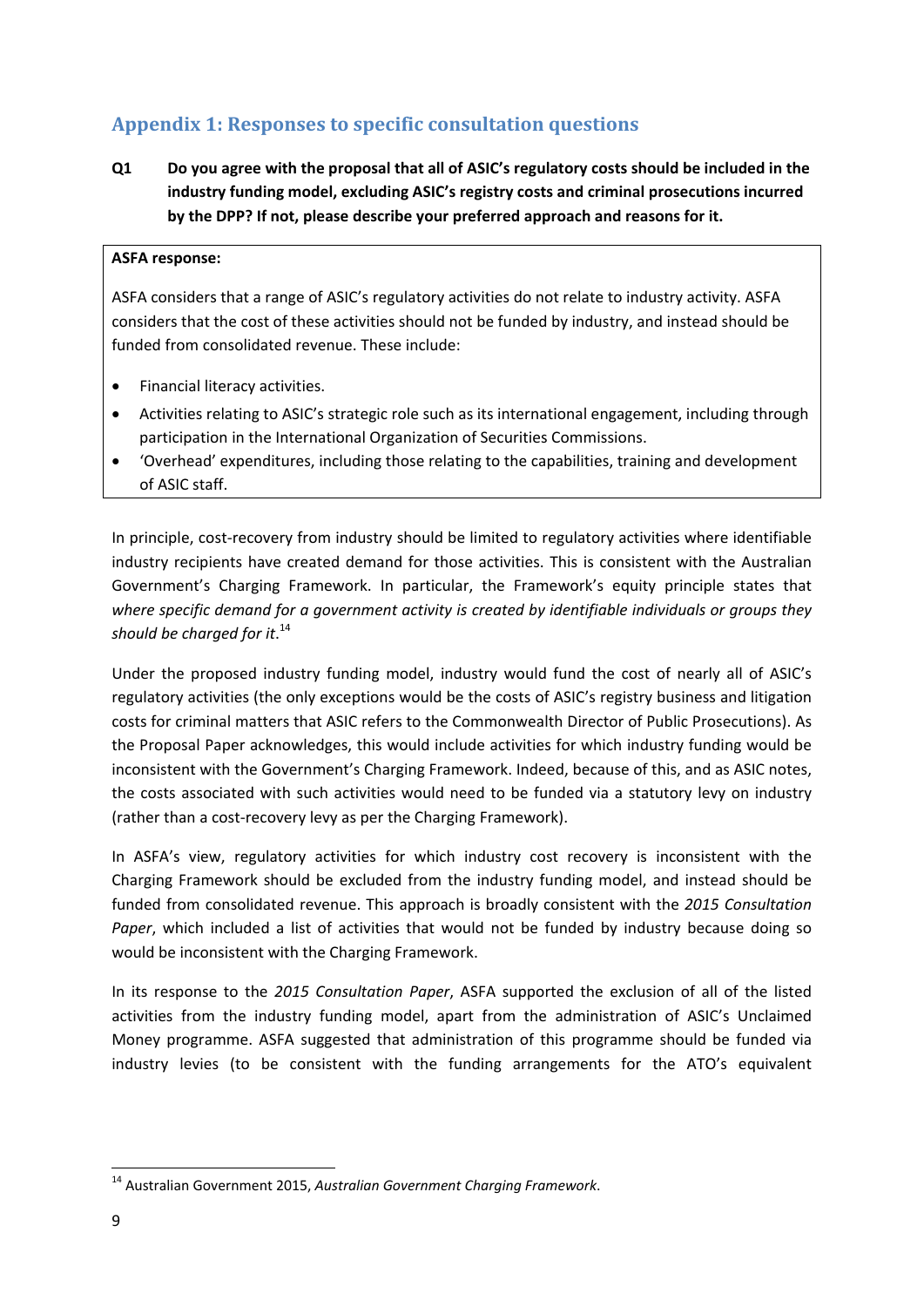programme).<sup>15</sup> With regard to the other listed activities, the most relevant for superannuation trustees is financial literacy initiatives (see below for details).

ASFA also identified other ASIC activities in its response to the *2015 Consultation Paper* that cannot be directly attributed to identifiable industry recipients, and so should not be cost-recovered from industry. These include:

- Activities relating to ASIC's strategic role such as its international engagement, including through participation in the International Organization of Securities Commissions.
- 'Overhead' expenditures, including those relating to the capabilities, training and development of ASIC staff.

Another example relates to self‐managed superannuation funds (SMSFs). In line with ASIC's mandate, ASIC undertakes regulatory activities in relation to the 'gatekeepers' for SMSFs (auditors), whereas regulation of SMSFs is the responsibility of the ATO. The industry funding model incorporates SMSF auditors (as a sub‐sector of the *Investment management, superannuation and related services* sector), and SMSF auditors would pay a levy. To the extent that ASIC undertakes regulatory activities in relation to SMSFs that extend beyond SMSF auditors, superannuation trustees should not bear the cost of such activities. This approach would be consistent with the principles of the Government's Charging Framework.

## *Financial literacy initiatives*

ASIC's financial literacy initiatives include the National Financial Literacy Strategy and the MoneySmart website. The Proposals Paper proposes that these be funded via statutory levy.

ASFA strongly supports the continuation of these initiatives. They are a source of valuable education material regarding a diverse range of financial services, products and structures, including extensive resources relating to SMSFs.

There is no doubt that these initiatives benefit the broader financial system – better-informed consumers and investors make better financial decisions. Fundamentally, however, demand for such programmes originates from the broader Australian community rather than ASIC's regulated population.

As noted above, the Government's cost-recovery principles state that cost-recovery for regulatory activities should apply to the sources of demand for those activities. As such, it would be more equitable to fund ASIC's financial literacy activities from consolidated revenue.

At present, the MoneySmart website is funded largely by an allocation to ASIC from the supervisory levies paid by APRA‐regulated entities (including superannuation funds). ASFA does not support the continued funding of MoneySmart from these levies.

# *Enforcement*

ASFA considers that it would be more equitable to fund enforcement activities (and discretionary surveillance activities) from consolidated revenue rather than from industry levies. There is

 <sup>15</sup> See footnote 7.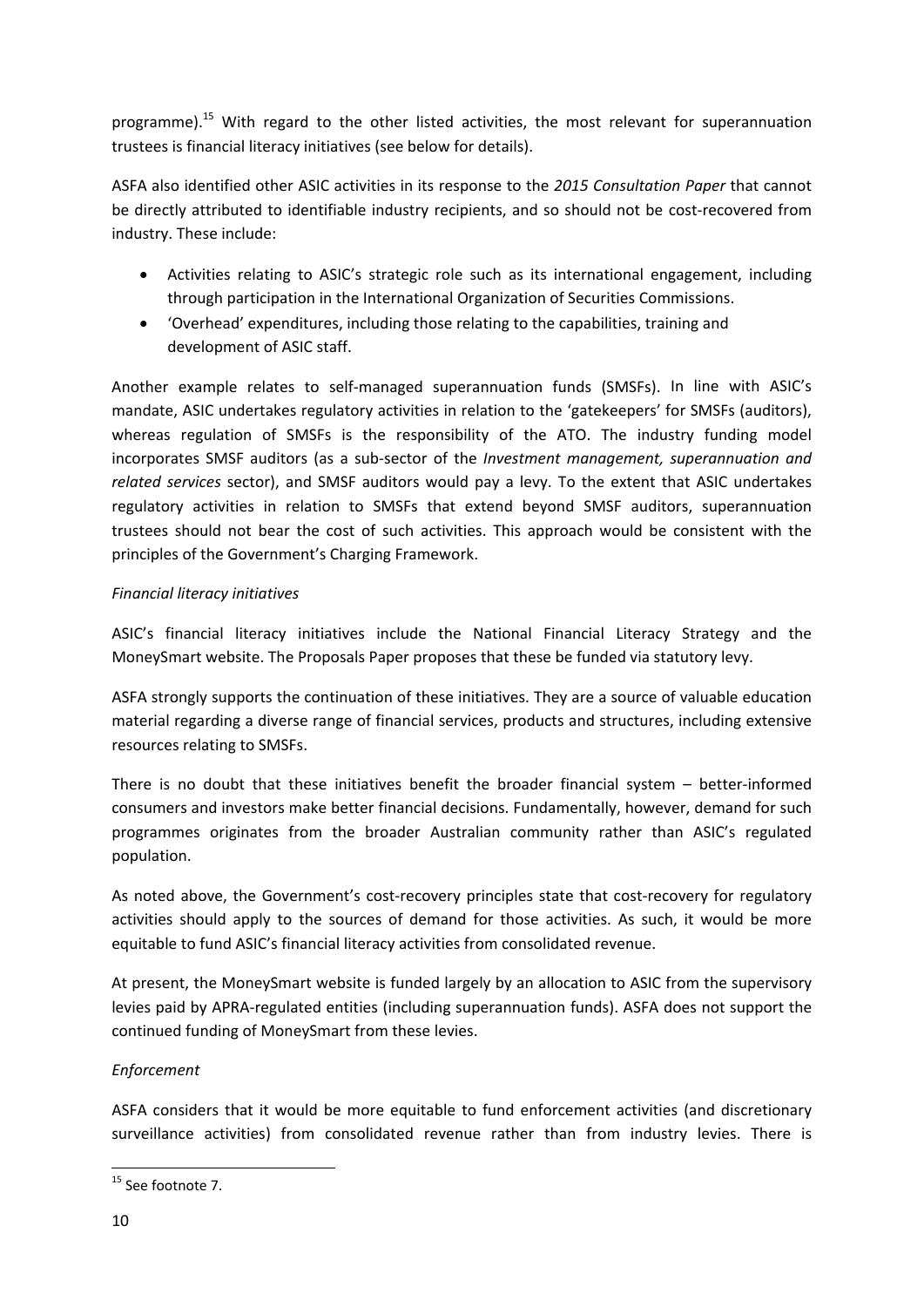significant cross-subsidisation in enforcement activity, and ASIC's strong enforcement focus magnifies this problem.

ASIC's enforcement activities involve ASIC ensuring compliance with the law in specific instances – that is, ensuring that regulated entities undertake prescribed conduct and/or cease prohibited conduct. However, under the proposed industry funding model all regulated entities would bear the cost of enforcement activities. That said, ASFA does acknowledge that ASIC's enforcement activities may have broader benefits. In particular, it may lead to important behavioural change at an entity‐ specific level and across sectors or sub‐sectors.

If enforcement is to be cost-recovered, ASFA considers that it is crucial that ASIC improve its transparency and accountability regarding enforcement (this is discussed in detail in the front part of the submission).

# **Q2 Will the proposed model design objectives ensure consistency of approach to setting levies and fees across ASIC's regulated population? Are there other objectives that should be considered? If so, why?**

## **ASFA response:**

ASFA considers that the model design objectives are broadly appropriate. However, ASFA has concerns about the practical application of those objectives. These issues are addressed in ASFA's response to Question 3.

# **Q3 Do you agree with the proposed model for calculating levies? Is there an alternate approach you would prefer? If so, please explain why.**

#### **ASFA response:**

On balance, ASFA considers that the FUM‐based levy calculation for superannuation trustees is appropriate. However, ASIC should look to refine the methodology after the industry funding model has been implemented.

ASFA has concerns about the lack of transparency regarding how regulatory costs have been allocated between sub‐sectors (in the *Investment management, superannuation and related services* sector). There is insufficient detail in the industry funding model to determine whether the relative allocation of regulatory effort (and costs) between sub‐sectors is appropriate.

ASFA has concerns about the potential for double‐counting of required regulatory effort where levies are calculated on the basis of FUM. To help alleviate this issue, ASIC could introduce a mechanism that allows entities to query assessments where they consider double‐counting may have occurred.

#### *Levy methodology for superannuation trustees*

On balance, ASFA considers that the FUM‐based levy calculation for superannuation trustees is appropriate. However, ASIC should look to refine the methodology after the industry funding model has been implemented. A revised methodology could incorporate a risk-based element that would reduce the degree of cross‐subsidisation among entities and lead to a more equitable allocation of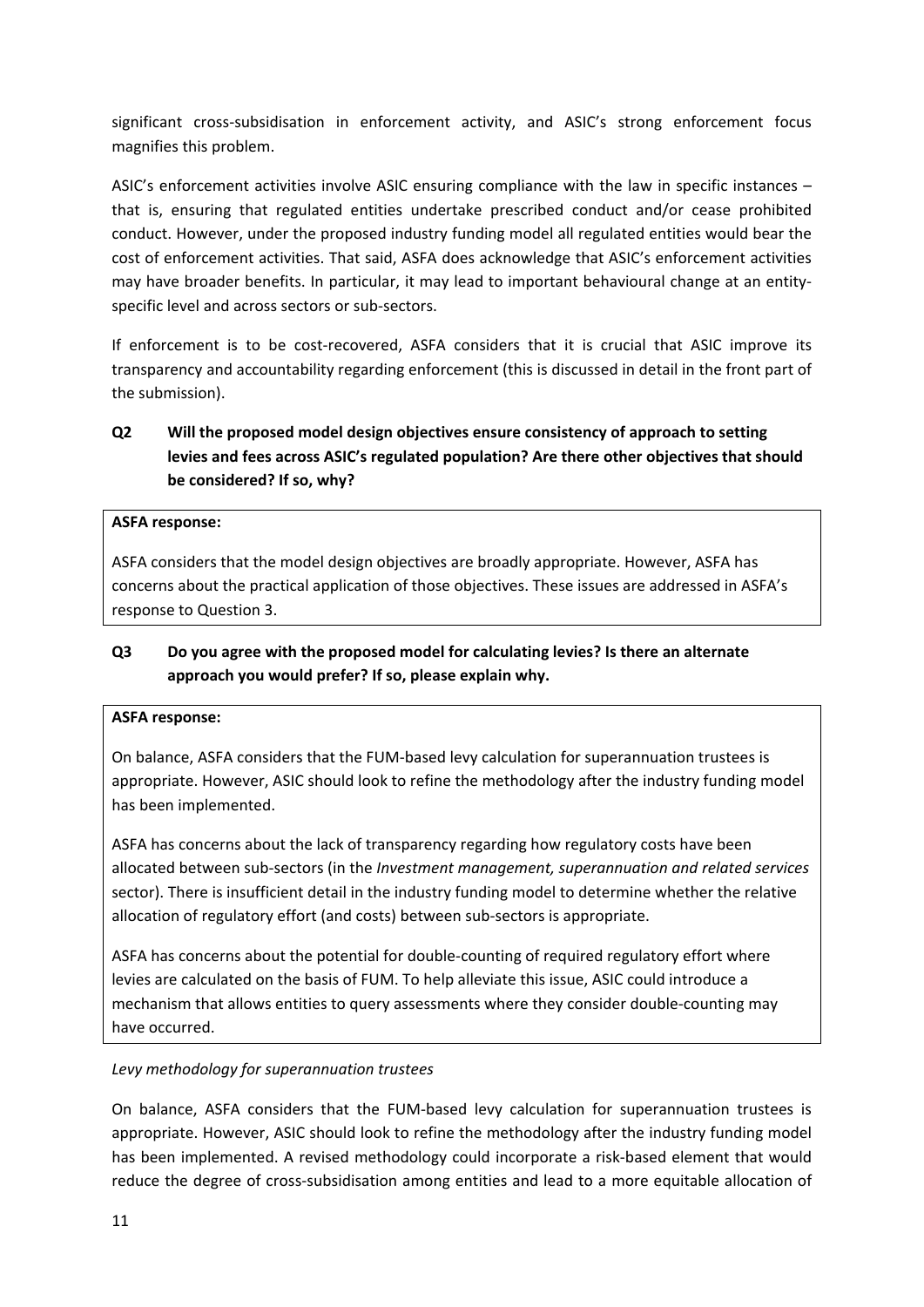regulatory costs. ASFA would be willing to assist ASIC to develop a risk‐based metric for superannuation trustees.

With respect to levy methodology, ASFA acknowledges that it is difficult to strike an appropriate balance between the competing requirements of simplicity, transparency and the equitable allocation of the costs of regulatory effort (among the regulated population). This applies to the levy methodology for superannuation trustees, but also to the levy methodologies for other sub‐sectors in the industry funding model.

The proposed FUM‐based calculation is relatively simple and transparent, but it is an imperfect proxy for the risk that entities pose to the broader market (and thus an imperfect proxy for required regulatory effort). In particular, it does not account for differences in the sources of risk – such as trustee conduct. For entities with the same FUM, the proposed methodology effectively means that entities that are relatively 'low-risk' would subsidise ASIC's regulatory effort regarding relatively 'high‐risk' entities.

## *Details of levy calculation for superannuation trustees*

Regarding the levy calculation as presented in the Proposals Paper, ASFA acknowledges that the revised levy calculation for superannuation trustees eliminates the problems of the tier-based calculation in the *2015 Consultation Paper*, where a marginal increase in FUM resulted in a very large increase in levies (which would not be warranted by the change in required regulatory effort).

ASFA has some concerns, however, with the calculation of the minimum levy payable. Although ASIC notes that this reflects the fixed cost of regulating a superannuation entity, there is little information on how this is derived. Therefore, it is difficult to make a judgement as to whether the minimum levy is appropriate.

This relates to the broader issue of the lack of ASIC data for the sub‐sector level. Although ASIC has provided a cost breakdown for the *Investment management, superannuation and related services* sector. ASIC has not provided the same breakdown for the sub-sectors (including superannuation trustees). Therefore, it is difficult to make a judgement whether the relative allocation of regulatory effort between sub-sectors is appropriate (and whether the relative allocation of costs is appropriate).

## *Double‐counting of FUM*

A shortcoming of the FUM‐based approach is the potential for double‐counting FUM when determining the regulatory effort related to discrete entities. Although ASFA's comments relate to the proposed methodology for the *Investment management, superannuation and related services* sector, they have relevance to other sectors in the industry funding model.

To apportion the costs of regulatory effort, the FUM‐based methodology calculates levies for different functions. With respect to the *Investment management, superannuation and related services* sector, this includes AFS licensees with authorisations to:

- Operate as superannuation trustees and responsible entities
- Issue interests in managed investment schemes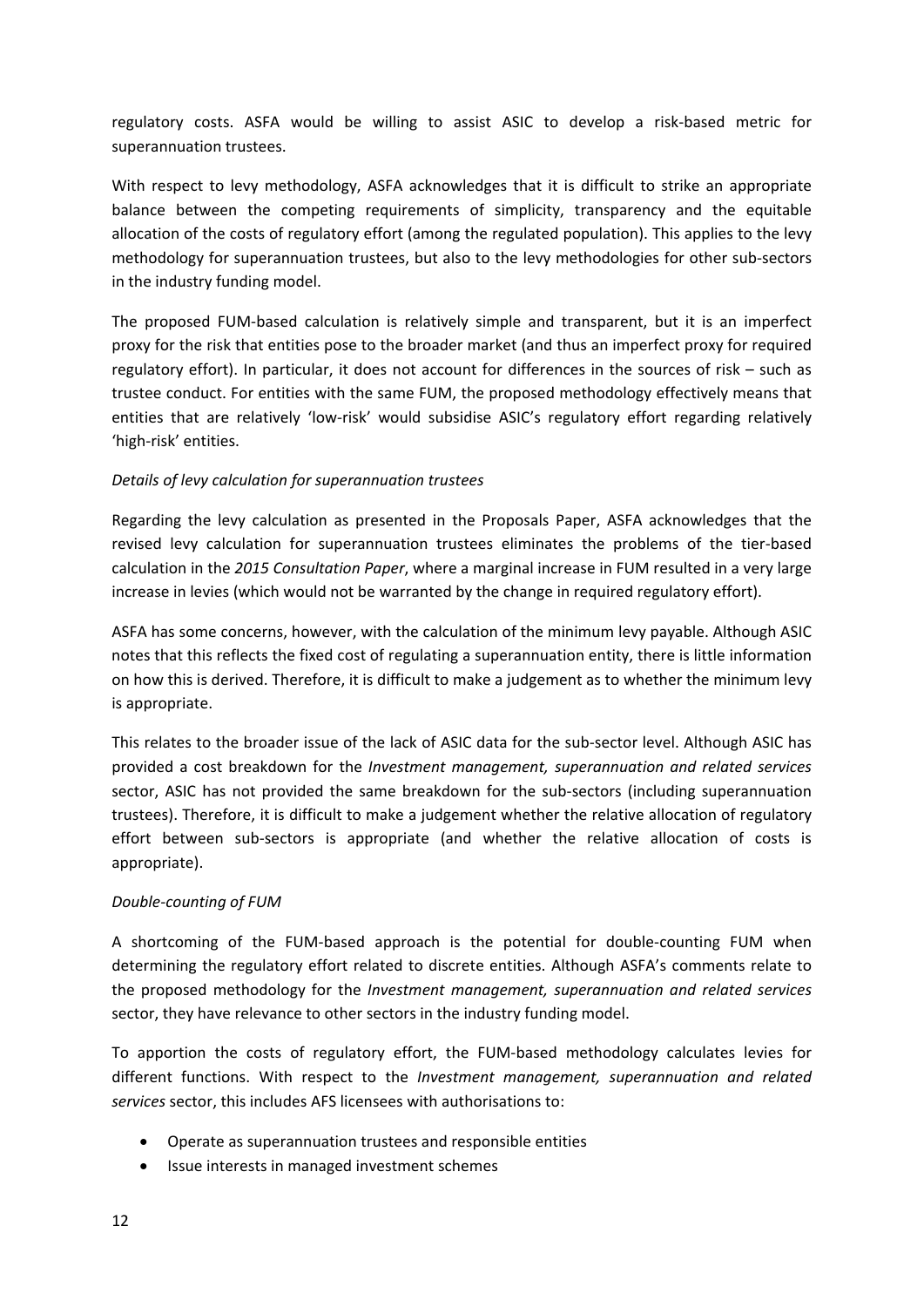Operate investor directed portfolio services

Double‐counting of regulatory effort could occur where different authorisations apply to the same pool of assets. For example, for entities that have authorisations to operate as a superannuation trustee and as an operator of investor directed portfolio services (IDPS), assets of the trustee also may be assets of the IDPS. A guiding principle for calculating an entities' levy should be that the calculated levy with respect to each function should reflect the marginal regulatory effort required with respect to those functions. To help alleviate this issue, ASIC could introduce a mechanism that allows entities to query an assessment where they consider double-counting may have occurred.

# **Q4 Do you agree with the proposed definitions for industry subsectors and levy metrics at Schedule 1? Is there an alternative approach you would prefer? If so, please explain why.**

# **ASFA response:**

ASFA considers that with respect to superannuation trustees, the proposed definition for the industry subsector at Schedule 1 is broadly appropriate.

For the proposed levy calculation for superannuation trustees, the use of gross assets is broadly appropriate. Other issues with respect to the levy calculation are addressed in ASFA's response to Question 3.

# **Q5 Do you agree with the proposed timeline for the annual reporting? Are there any reasons as to why the suggested timelines may not work for your organisation's business cycle?**

#### **ASFA response:**

ASFA considers that the proposed timetable for annual reporting is broadly appropriate. However, certain entities may have particular concerns with elements of the timetable.

# **Q6 Do you agree with the proposed engagement and accountability measures? Are there additional measures you would prefer? If so, please explain why.**

#### **ASFA response:**

The recent Capability Review of ASIC made recommendations that would improve ASIC's transparency and accountability. ASFA considers that the Government should review, after an appropriate period, whether ASIC has implemented the Review's recommendations and the degree to which the changes have improved ASIC's transparency and accountability.

ASFA considers that ASIC should have to demonstrate that its mix of regulatory tools is achieving its regulatory objectives at least cost – particularly with respect to enforcement.

Lack of data on ASIC's regulatory effort at the sub-sector level means that it is difficult to make a judgement whether the allocation of regulatory effort between sub-sectors is appropriate.

The accountability measures in the Proposals Paper relate to established (though recently improved) Government oversight mechanisms for Commonwealth entities and specific processes associated with the proposed industry funding model.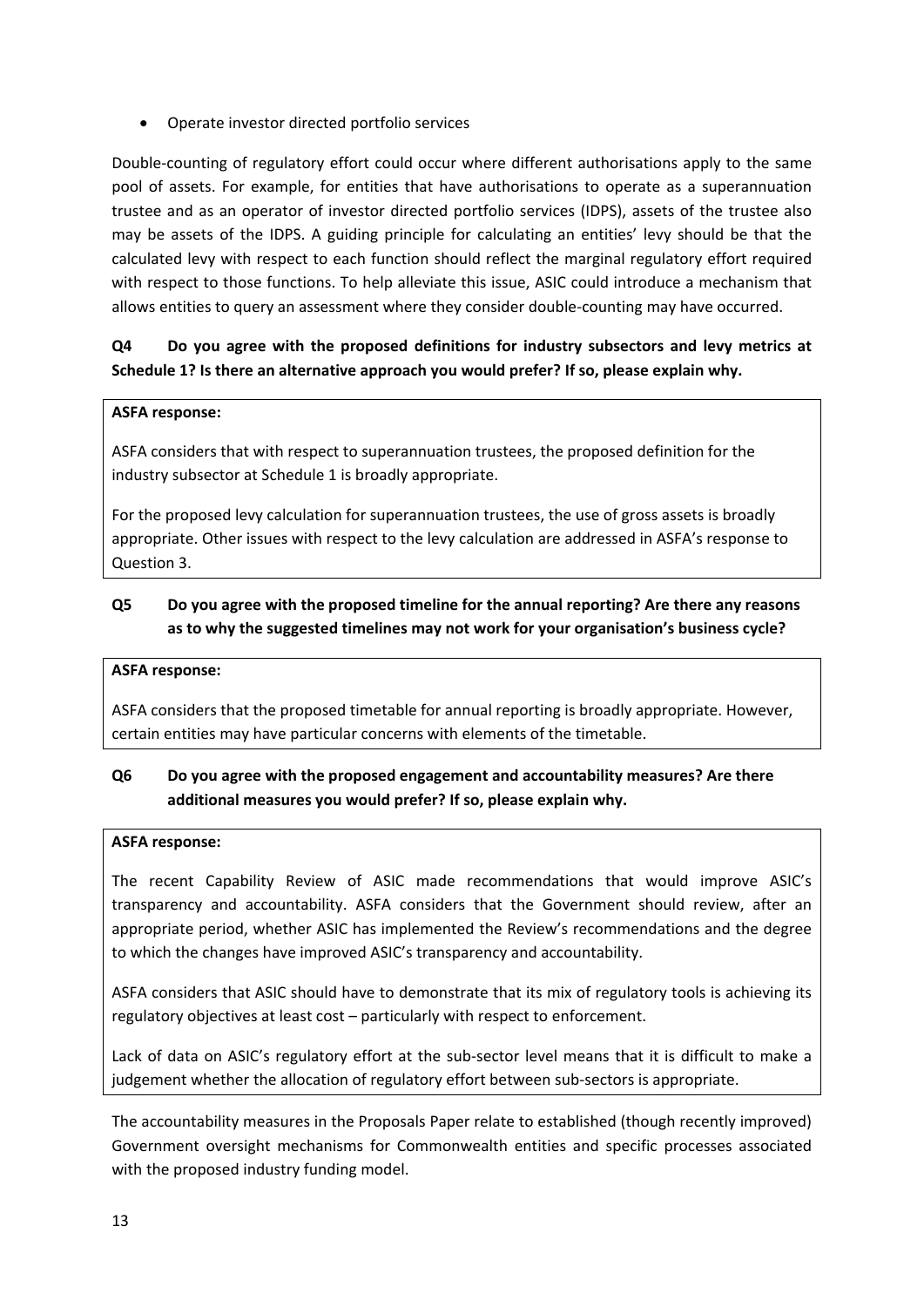#### *Commonwealth Government oversight*

ASFA notes that Government oversight mechanisms for Commonwealth entities have been recently improved, and that this will be source of increased scrutiny of ASIC's performance. This includes the Budget process, but also the broader accountability mechanisms in the Commonwealth's performance framework for Commonwealth entities (overseen by the Department of Finance). Oversight includes assessment of regulatory outcomes against performance criteria.

ASFA considers, however, that the Government should consider a further accountability mechanism for ASIC that relates to the recommendations of the Capability Review of ASIC. The Review concluded that ASIC's transparency and accountability needed to improve, and it made a number of recommendations that, if implemented, would be expected to enhance ASIC's transparency and accountability (the Review includes recommendations for ASIC and for Government). As such, the Government should review, after an appropriate period, whether ASIC has implemented the Review's recommendations and the degree to which the changes have improved ASIC's transparency and accountability.

## *Commonwealth Government oversight – ASIC's enforcement focus*

ASFA considers that it is crucial that ASIC improve its transparency and accountability regarding enforcement, particularly given ASIC's relatively heavy reliance on enforcement as a regulatory tool.

The ASIC Capability Review did not make any specific recommendations about ASIC's enforcement focus, but did note that ASIC's resource allocation to enforcement far exceeds that of peer regulators, and stated that a better‐balanced approach emphasising the full scope and use of ASIC's regulatory toolkit would be more appropriate.<sup>16</sup>

Given the Capability Review's findings about ASIC's strong enforcement focus, ASIC should have to demonstrate that its mix of regulatory tools is appropriate and is achieving ASIC's regulatory objectives at least cost. This could form part of ASIC's broader performance reporting requirements via the Commonwealth's revised performance framework.

ASIC also needs to be more transparent and accountable regarding its cooperation with other regulators on enforcement. As is discussed in the front part of this submission, regulators should look to exploit regulatory synergies. This would help reduce duplication of regulatory effort among regulators. Again, ASIC could demonstrate its enforcement cooperation as part of the broader performance reporting requirements.

ASFA understands that, under the proposed model, the proceeds of ASIC's enforcement activities would be paid into consolidated revenue (and thus not provide ASIC with a direct revenue source). ASFA considers that this is an important safeguard to ensure that the regulatory model does not provide incentives for an excessively prosecutorial culture to develop.

<sup>16</sup> Australian Government 2015*, Fit for Future: A Capability Review of the Australian Securities and Investments Commission*, December, page 11.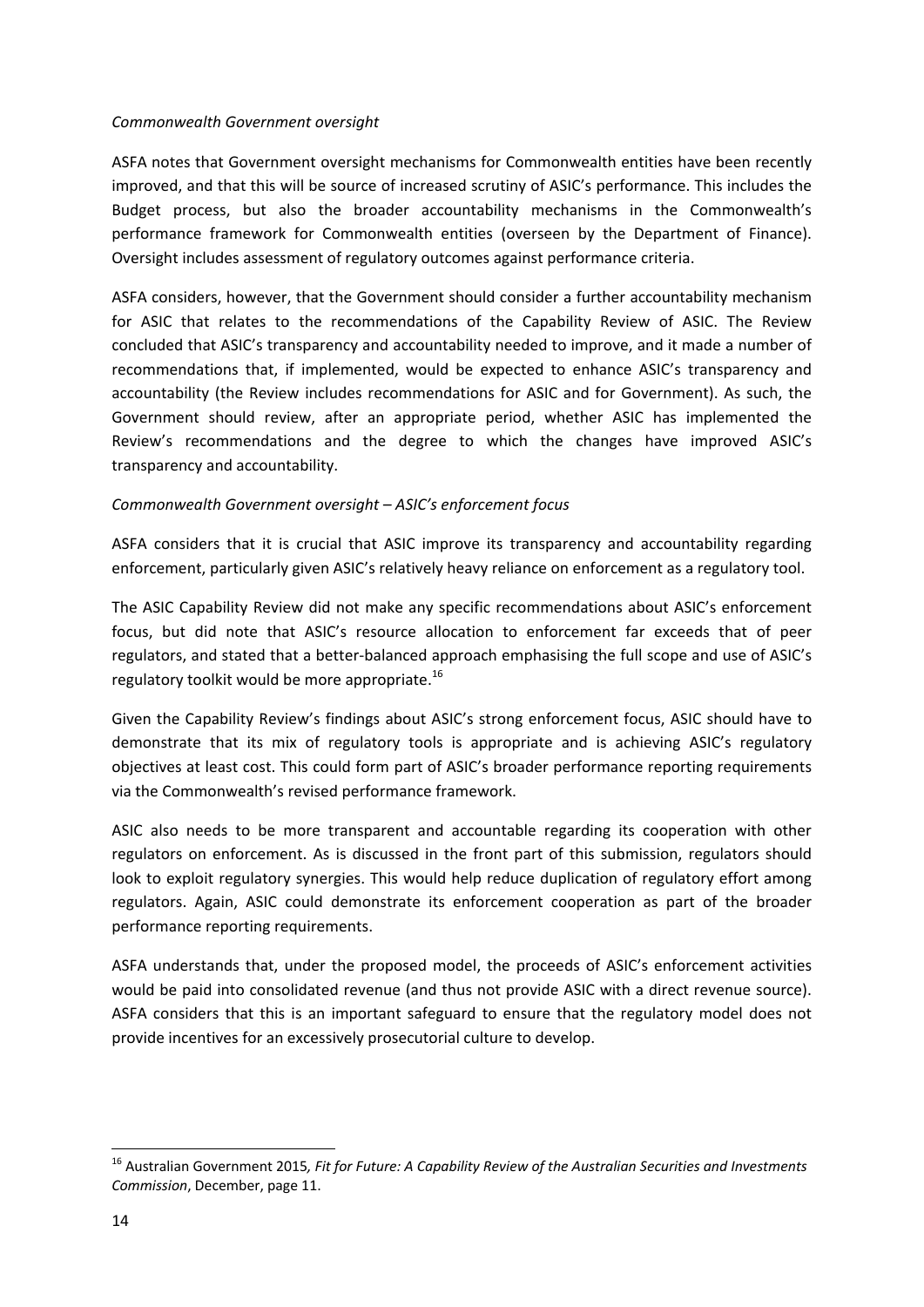## *Industry funding model processes*

ASFA broadly supports the proposed mechanisms, as set out in the Proposals Paper, by which industry can assess ASIC's breakdown of its regulatory effort and the allocation of levies.

ASFA remains concerned, however, about the lack of data regarding ASIC's allocation of regulatory effort at the sub‐sector level. With respect to superannuation trustees, although ASIC has provided a cost breakdown for the *Investment management, superannuation and related services* sector, ASIC has not provided the same breakdown for the sub-sectors (including superannuation trustees). Therefore, it is difficult to make a judgement whether the relative allocation of regulatory effort between sub-sectors is appropriate (and whether the relative allocation of costs and levies is appropriate). This issue applies to other sectors/sub‐sectors in the industry funding model.

This has implications for the accurate disclosure of the allocation of regulatory effort, but also whether the actual allocation is consistent with the regulator's high-level strategic regulatory priorities.

Measurement of actual regulatory effort undertaken within ASIC requires detailed data on workflows. By its own admission, ASIC's data on its workflows needs improvement. Without detailed sub‐sector data, it would be difficult for ASIC to determine if ASIC's required resource allocation is consistent with actual allocation, and thus whether the actual allocation of regulatory effort is consistent with the required allocation of regulatory effort – as reflected in ASIC's strategic regulatory priorities.

More complete sub‐sector data on the allocation of regulatory effort and resources would provide the regulated population with greater confidence that the allocation of costs among ASIC's regulated population is appropriate. The Proposal Paper notes that ASIC recently commenced a three‐year programme to improve data on the regulatory effort it applies to various sub‐sectors (and the types of expenses related to those efforts). However, it is not clear when this process will produce data that is of sufficient quality.

## **Q7 Do you have any preliminary comments on the legislative arrangements?**

## **ASFA response:**

ASFA broadly supports the proposed approach for the Superannuation Complaints Tribunal, user-initiated service costs, and for the proposed legislative arrangements – including the over/under‐collection of levies.

#### *Superannuation Complaints Tribunal*

ASFA welcomes the proposed approach for funding the Superannuation Complaints Tribunal (SCT). ASFA agrees that the SCT should continue to be funded from the Financial Institutions Supervisory Levies (FISL, levied by APRA), at least until the final outcomes of the Review of the financial system external dispute resolution and complaints framework (the Ramsay Review) are known. The interim report from that Review has recommended moving to a new external dispute resolution (EDR) framework for superannuation that would be both industry-based and directly-funded (by industry).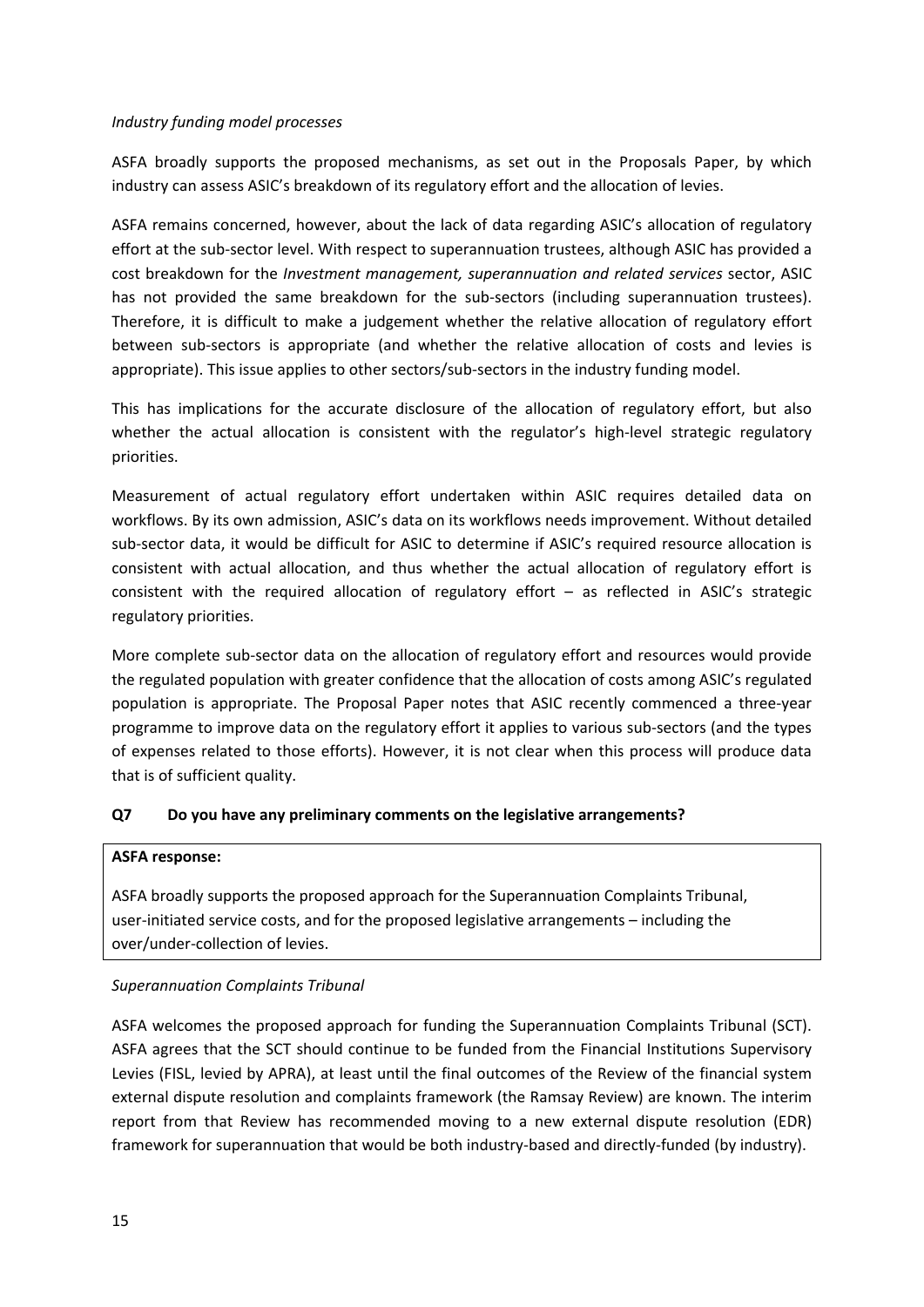We note that in the event that a new funding model for superannuation EDR arrangements is recommended by the Ramsay Review and adopted by the Government, it would be critical to ensure that the SCT receives adequate funding from the FISL during any transition period. The level of funding provided to the SCT on an ongoing basis has not been adequate to ensure that it can deal effectively with the volume of complaints received within an appropriate timeframe. This shortfall in ongoing funding has had the tendency to cause a 'backlog' of unresolved complaints, which must then be addressed via additional funding allocations as part of the Budget process (most recently in the 2016‐17 Commonwealth Budget).

ASFA also considers it important that, notwithstanding any eventual outcomes from the Ramsay Review, industry's concerns regarding deficiencies in the transparency and accountability of the SCT's funding are addressed. In particular, it is not clear how much of the FISL is currently collected on behalf of ASIC for disbursement to cover costs of operating the SCT, nor how much ASIC disburses for that purpose (this data is not disclosed in the most recent *Industry Levies Proposal* or the most recent *Cost Recovery Implementation Statement*).

## *User‐initiated service costs*

ASFA agrees that ASIC should delay implementation of the proposed fee-for-service framework. ASFA agrees with broader industry concerns that there was insufficient information in the *2015 Consultation Paper* to enable industry to assess properly the proposed fee‐for‐service framework or to provide suggestions for modifications or improvements to the methodology. ASIC should produce a revised fee-for-service framework only after it has accumulated the required data to make informed estimates of the costs of services.

As noted in ASFA's response to the *2015 Consultation Paper*, ASFA considers that where ASIC provides general relief from regulatory requirements via a class order after it has provided relief from those requirements to licensees in response to specific applications for relief, the fees paid by those licensees for lodgement and processing of their relief applications should be refunded.

#### *Over/under‐collection of levies*

In principle, ASFA supports ASIC dealing with over/under‐collection of levies via an adjustment to the following year's levy. However, it would be necessary to ensure that any under/over collections are accurately and transparently identified and attributed back to the relevant industry sector or sub-sector, and that ASIC's proposed treatment of under/over collections is highlighted as part of the annual levy consultation.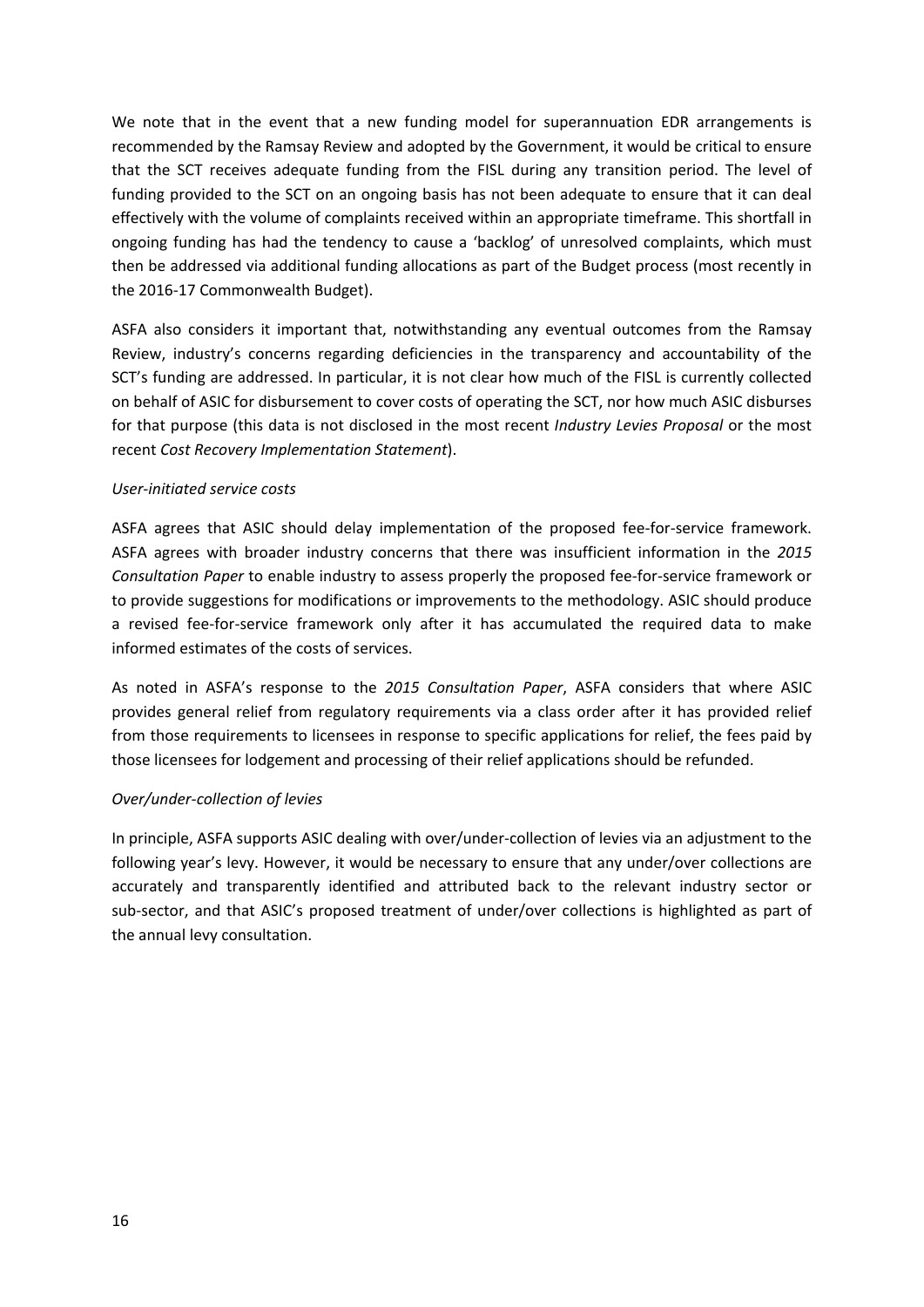# **Q8 Do you have any comments on the proposed implementation timetable? Please provide details of any concerns**

#### **ASFA response:**

ASFA has no specific concerns about the proposed timetable.

ASFA would like, however, to emphasise that any required changes to entities' IT and data systems will impose costs on entities. As such, ASIC should consult and communicate with industry on portal design and data reporting formats, and provide industry with adequate lead times to make required changes to IT and data systems.

## *Required changes to IT systems*

The Proposals Paper states that entities would be expected to report their activity data to ASIC via an online portal. The Proposals Paper does not include additional information on the proposed portal, except that ASIC expects that it will be open to receive data towards the end of 2017.

ASIC's reporting requirements with respect to the industry funding model will require entities to make changes to their internal data reporting systems and to their IT systems. This will impose costs on those entities.

ASIC should seek to minimise these costs. ASIC should consult and communicate with industry on portal design and data reporting formats, and provide industry with adequate lead times to make required changes to IT and data systems. In general, industry requires a lead-time of around 12 months to implement required changes in the most cost-effective manner.

Entities' IT systems will need to be changed so that they can interact with the ASIC portal. For any change to IT systems, business requirement documents, and functional and technical specifications, must be agreed upon and signed off. The complexity of IT system design frequently necessitates complex testing to mitigate the risk of unintended consequences, which can take longer to perform than the initial coding of the changes to the system.

When it comes to implementing system changes, often there are capacity constraints – especially access to skilled/knowledgeable resources. Rushing to meet unrealistic regulatory deadlines increases the risks to a project and can increase costs materially, which are ultimately born by the consumers. Accordingly, any delays in finalising changes to regulatory obligations significantly affects the ability of providers to implement the required changes in an orderly and appropriately risk‐managed fashion.

# **Q9 What do you estimate the regulatory cost of complying with the new requirements in the model to be?**

#### **ASFA response:**

Regulated entities may provide estimates of compliance costs.